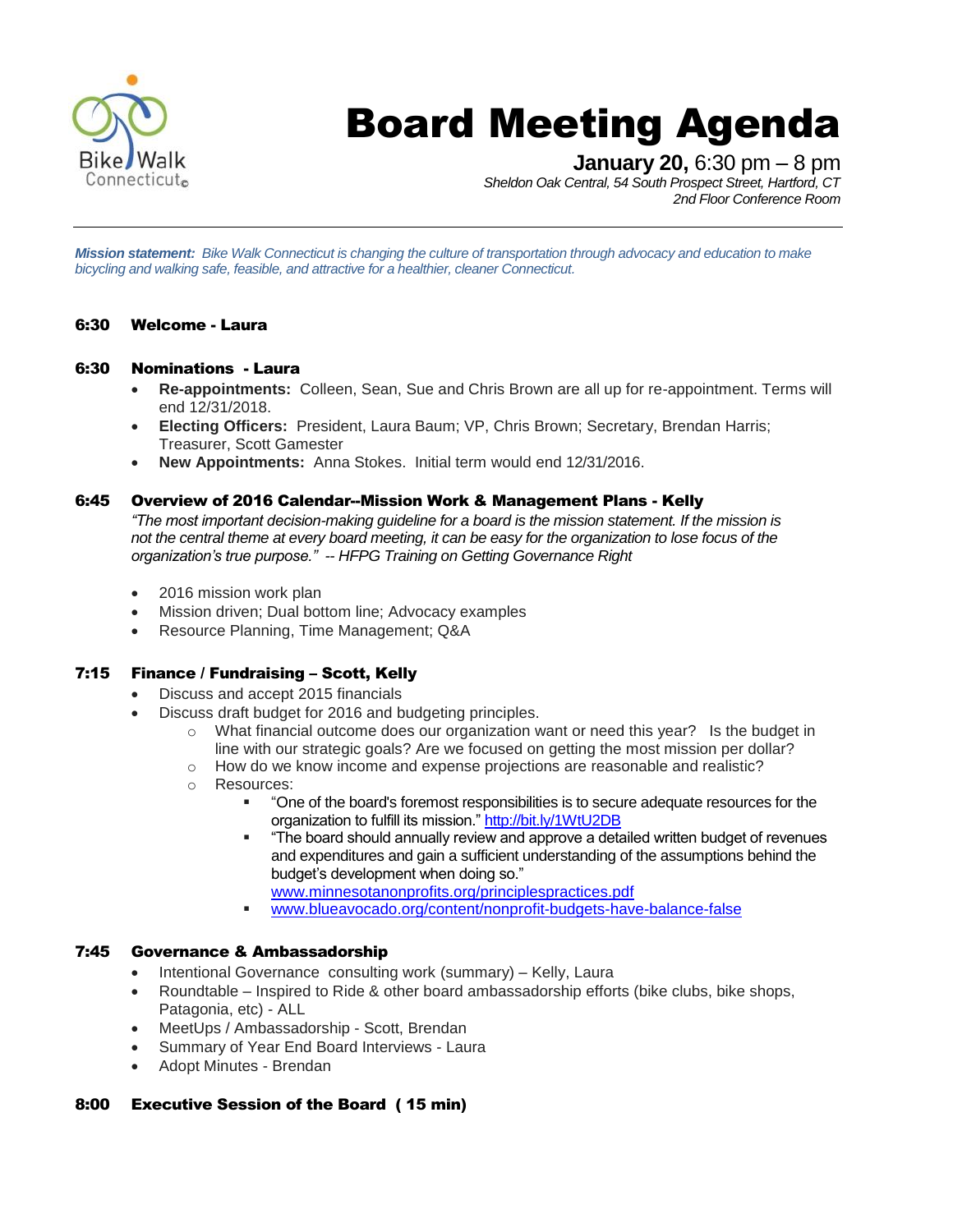|    |                     | <b>Date</b> | end of first | date        | end second | date        | resignation | date must go  |
|----|---------------------|-------------|--------------|-------------|------------|-------------|-------------|---------------|
|    | <b>Name</b>         | appointed   | term         | reappointed | term       | reappointed | date        | off board     |
|    | 1 Chris Brown       | Jun-10      | Dec-12       | $Jan-13$    | $Dec-15$   |             |             | Dec-18        |
|    | 2 Colleen Alexander | Aug-15      | $Dec-15$     |             |            |             |             | Dec-21        |
|    | 3 Sean Alexander    | Aug-15      | $Dec-15$     |             |            |             |             | Dec-21        |
|    | 4 Sue Smith         | Aug-15      | Dec-15       |             |            |             |             | Dec-21        |
|    | 5 Brendan Harris    | Aug-15      | $Dec-16$     |             |            |             |             | <b>Dec-22</b> |
|    | 6 Kevin Vicha       | $Jan-15$    | $Dec-16$     |             |            |             |             | Dec-22        |
|    | 7 Laura Baum        | $Jan-13$    | Dec-14       | Jan-15      | Dec-17     |             |             | <b>Dec-20</b> |
|    | 8 Scott Gamester    | $Jan-15$    | $Dec-17$     |             |            |             |             | Dec-20        |
|    | 9 David Head        | $Jan-15$    | Dec-17       |             |            |             |             | Dec-20        |
|    | 10 Bill Young       | $Jan-15$    | $Dec-17$     |             |            |             |             | Dec-20        |
| 11 |                     |             |              |             |            |             |             |               |
| 12 |                     |             |              |             |            |             |             |               |
| 13 |                     |             |              |             |            |             |             |               |
| 14 |                     |             |              |             |            |             |             |               |
|    |                     |             |              |             |            |             |             |               |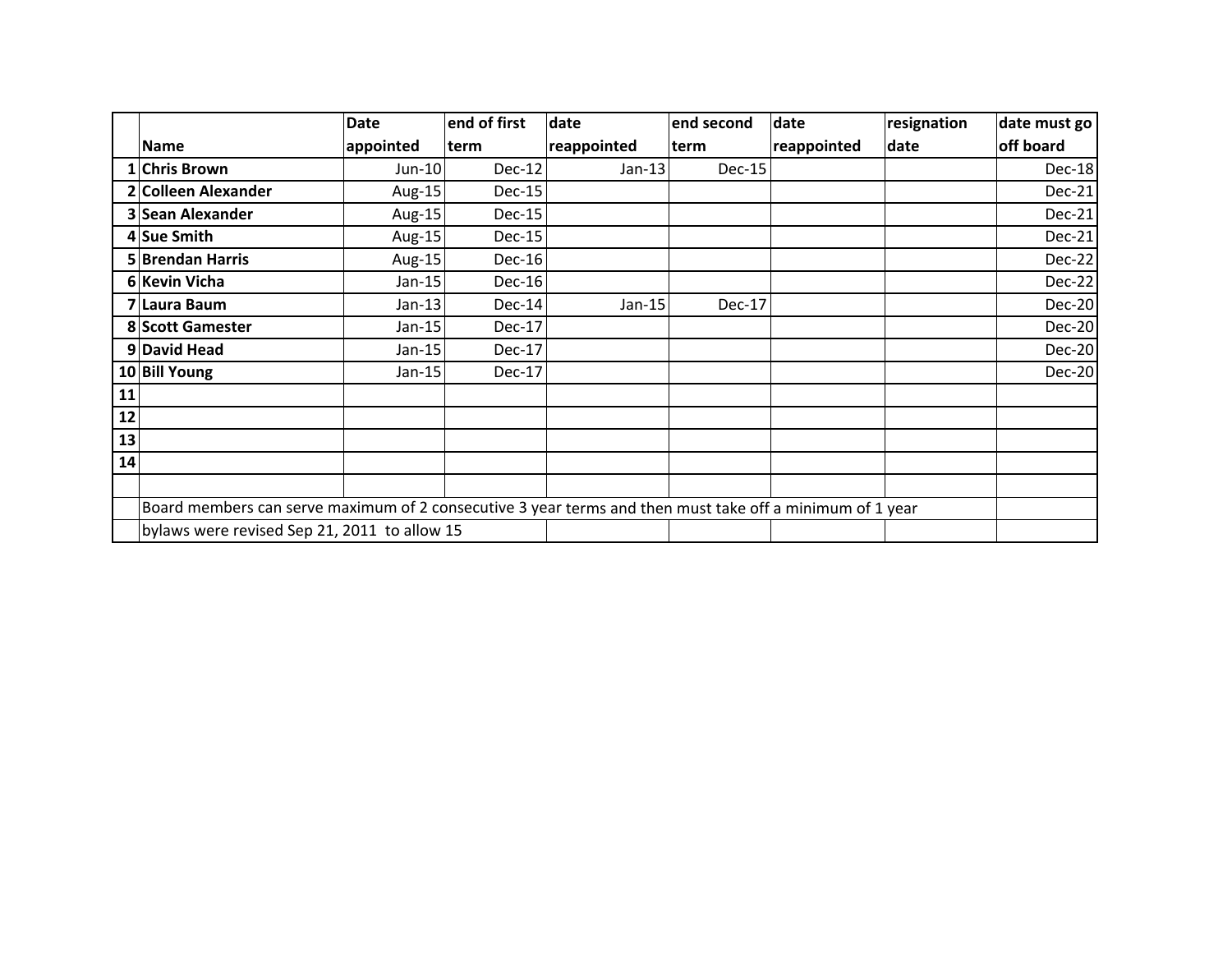## **12:08 PM Bike Walk Connecticut 01/18/16 Profit & Loss Budget vs. Actual**

**Cash Basis January through December 2015**

|                                       | Jan - Dec 15 | <b>Budget</b> | \$ Over Budget | % of Budget |
|---------------------------------------|--------------|---------------|----------------|-------------|
| <b>Ordinary Income/Expense</b>        |              |               |                |             |
| Income                                |              |               |                |             |
| 43400 Direct Public Support           |              |               |                |             |
| 43410 Corporate Contributions         | 101,580      | 1.920         | 99,660         | 5.291%      |
| 43450 · Individual Contributions      | 4.875        | 6,443         | (1,568)        | 76%         |
| 47220 Memberships                     |              |               |                |             |
| 47222 · Individual Memberships        | 13,995       | 11,952        | 2,043          | 117%        |
| 47221 Business Memberships            | 6,800        | 6.540         | 260            | 104%        |
| Total 47220 Memberships               | 20,795       | 18,492        | 2,303          | 112%        |
| Total 43400 · Direct Public Support   | 127,250      | 26,855        | 100,395        | 474%        |
| 45000 · Investments                   | 204          |               |                |             |
| 47200 · Program Income                |              |               |                |             |
| 47291 · NACTO Workshop                | 6.330        | 5.625         | 705            | 113%        |
| 47290 · DPH Complete Streets Contract | 10,104       | 13,884        | (3,780)        | 73%         |
| $47260 \cdot$ Summit                  | 4,195        | 4,875         | (680)          | 86%         |
| 47250 · Bike Education                | 2,585        | 5,280         | (2,695)        | 49%         |
| 47210 · Bike to Work                  | 100          |               | 100            | 100%        |
| 47240 · Rides and Walks               |              |               |                |             |
| 47242 Discover Tour Sponsorships -    | 20.100       | 20.000        | 100            | 101%        |
| 47241 Discover Tour Registration - NB | 8,500        | 11,550        | (3,050)        | 74%         |
| 47244 · Discover Tour Registration -  | 10,560       | 11,550        | (990)          | 91%         |
| 47245 · Discover Tour Sponsorships -  | 18,100       | 20,000        | (1,900)        | 91%         |
| Total 47240 · Rides and Walks         | 57,260       | 63,100        | (5,840)        | 91%         |
| 47230 Annual Dinner & Silent Auction  |              |               |                |             |
| 47231 Annual Dinner                   | 6,955        | 11,282        | (4,327)        | 62%         |
| 47233 Silent Auction                  | 8,848        | 11,364        | (2,516)        | 78%         |
| Total 47230 Annual Dinner & Silent Au | 15,803       | 22,646        | (6, 843)       | 70%         |
| Total 47200 · Program Income          | 96,377       | 115,410       | (19,033)       | 84%         |
| <b>Total Income</b>                   | 223,831      | 142,265       | 81,566         | 157%        |
| <b>Gross Profit</b>                   | 223.831      | 142.265       | 81.566         | 157%        |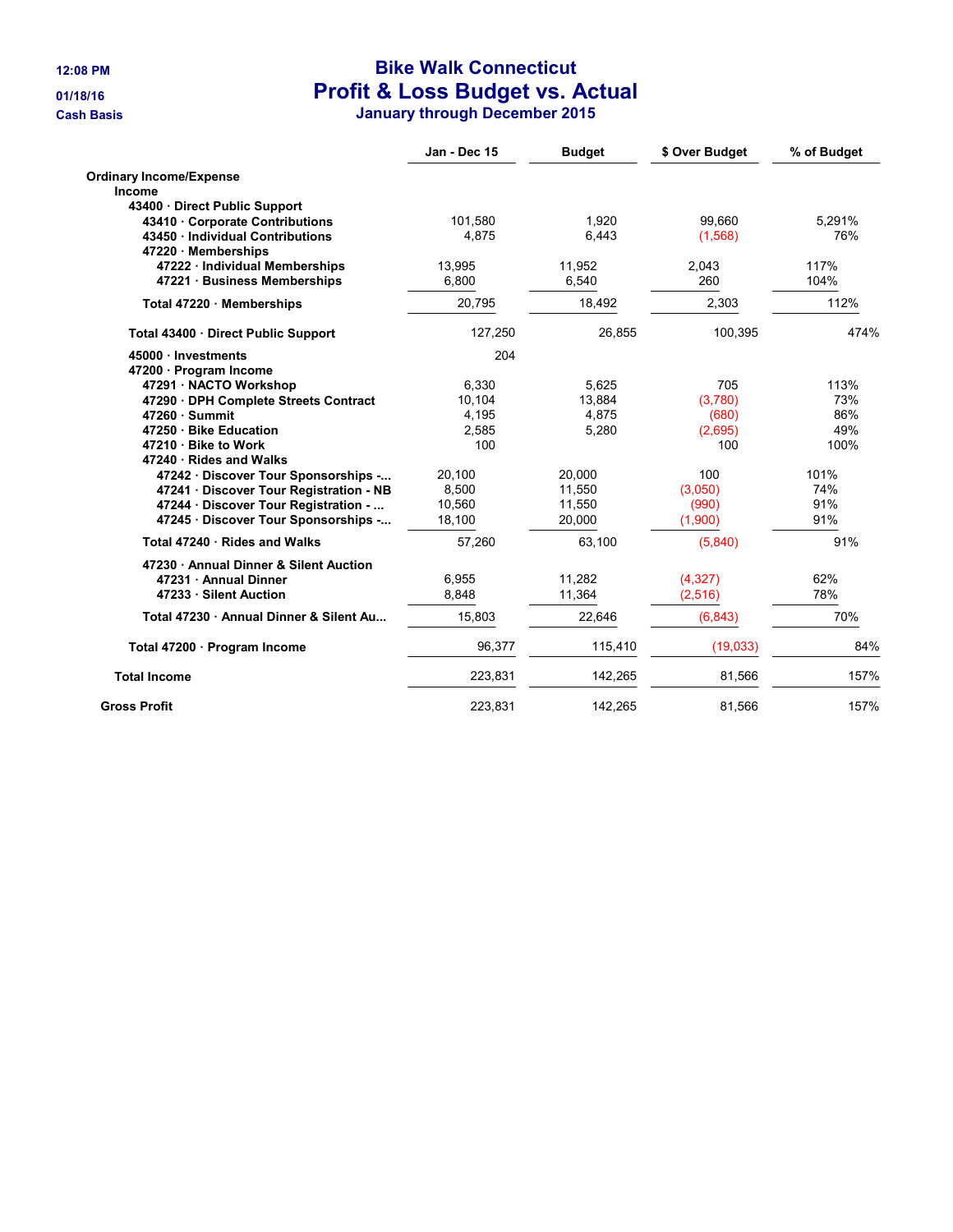## **12:08 PM Bike Walk Connecticut 01/18/16 Profit & Loss Budget vs. Actual**

**Cash Basis January through December 2015**

|                                                    | Jan - Dec 15  | <b>Budget</b>   | \$ Over Budget | % of Budget |
|----------------------------------------------------|---------------|-----------------|----------------|-------------|
| <b>Expense</b>                                     |               |                 |                |             |
| 65100* Other Types of Expenses                     |               |                 |                |             |
| 65170 · Staff Development                          |               | 1               | (1)            |             |
| Total 65100* · Other Types of Expenses             |               | 1               | (1)            |             |
| 63000 · Program Services Expenses                  |               |                 |                |             |
| 63990 · NACTO Workshop                             | 1,215         | 1,250           | (35)           | 97%         |
| 63980 · DPH Complete Streets Contract              | 9,338         | 10,000          | (662)          | 93%         |
| 63900 Summit                                       | 1,915<br>29   | 2,000           | (85)           | 96%         |
| 63060 · Postage<br>63100 · Annual Dinner           | 5,399         | 6,839           | (1,440)        | 79%         |
| 63200 · Silent Auction                             | 1,606         | 2,103           | (497)          | 76%         |
| 63300 Discover Tour                                |               |                 |                |             |
| 63380 · Partner net profit sharing                 | 10,194        | 6,000           | 4,194          | 170%        |
| 63360 Event Insurance                              |               | 1,605           | (1,605)        |             |
| 63310 · West Hartford Tour Expense                 | 3,943         | 7,841           | (3,898)        | 50%         |
| 63320 · New Britain Tour Expense                   | 7,072         | 7,841           | (769)          | 90%         |
| Total 63300 Discover Tour                          | 21,210        | 23,287          | (2,077)        | 91%         |
| 63400 · Bike Education                             | 600           | 800             | (200)          | 75%         |
| 63500 Bike to Work                                 | 1,052         | 2,267           | (1,216)        | 46%         |
| 63600 · Advocacy Expenses                          | 657           | 255             | 402            | 258%        |
| Total 63000 · Program Services Expenses            | 43,020        | 48,801          | (5,781)        | 88%         |
| 65000 Operations                                   |               |                 |                |             |
| 65341 · Employee Benefits                          |               | 1               | (1)            |             |
| 65011 · Board Development                          | 325           | 264             | 61             | 123%        |
| 65090 Office Space-Rent                            | 2,470         | 3,000           | (530)          | 82%         |
| 65340 · Employment Taxes                           | 4,383         | 4,800           | (417)<br>13    | 91%<br>100% |
| 65330 · Salaries<br>65110 · Marketing/Promotion    | 52,633<br>145 | 52,620<br>2,400 | (2, 255)       | 6%          |
| 65001 · Business Registration Fees                 |               | 110             | (110)          |             |
| 65002 · Accounting and Audit Fees                  | 260           |                 |                |             |
| 65005 · Bank Service Charges                       |               |                 |                |             |
| 65005.2 · PayPal Service Charge                    | 240           | 240             | (0)            | 100%        |
| 65005.3 Credit Card Processing Fee                 | 776           | 356             | 420            | 218%        |
| 65005.1 Payroll Processing Charges                 | 1,735         | 1,200           | 535            | 145%        |
| Total 65005 · Bank Service Charges                 | 2,750         | 1,796           | 954            | 153%        |
| 65015 · Membership Dues                            | 200           | 200             |                | 100%        |
| 65020 · Postage, Mailing Service                   | 154           | 225             | (71)           | 68%         |
| 65030 · Printing and Copying                       |               | 387             | (387)          |             |
| 65040 · Supplies                                   | 99            | 141             | (42)           | 70%         |
| 65050 · Telephone, Telecommunications              | 100           | 60              | 40             | 167%        |
| 65060 Website<br>65070 Outside Contract Services   | 72<br>300     | 25<br>1,000     | 47<br>(700)    | 287%<br>30% |
| 65100 · Fund Raising                               |               | 2               | (2)            |             |
| 65120 · Insurance - GL, D&O, WorkersC              | 2,320         | 1,365           | 955            | 170%        |
| 65200 · Technology, software, etc.                 | 2,085         | 2,316           | (231)          | 90%         |
| 65310 Conference, Convention, Meeting              | 92            | 500             | (408)          | 18%         |
| 65320 Travel                                       |               | 841             | (841)          |             |
| Total 65000 Operations                             | 68,387        | 72,053          | (3,665)        | 95%         |
| <b>Total Expense</b>                               | 111,407       | 120,855         | (9, 448)       | 92%         |
| <b>Net Ordinary Income</b>                         | 112,424       | 21,410          | 91,014         | 525%        |
| <b>Other Income/Expense</b><br><b>Other Income</b> |               |                 |                |             |
| 70500 Other Income                                 | 147           |                 |                |             |
| <b>Total Other Income</b>                          | 147           |                 |                |             |
| <b>Net Other Income</b>                            | 147           |                 |                |             |
| Net Income                                         | 112,571       | 21,410          | 91,161         | 526%        |
|                                                    |               |                 |                |             |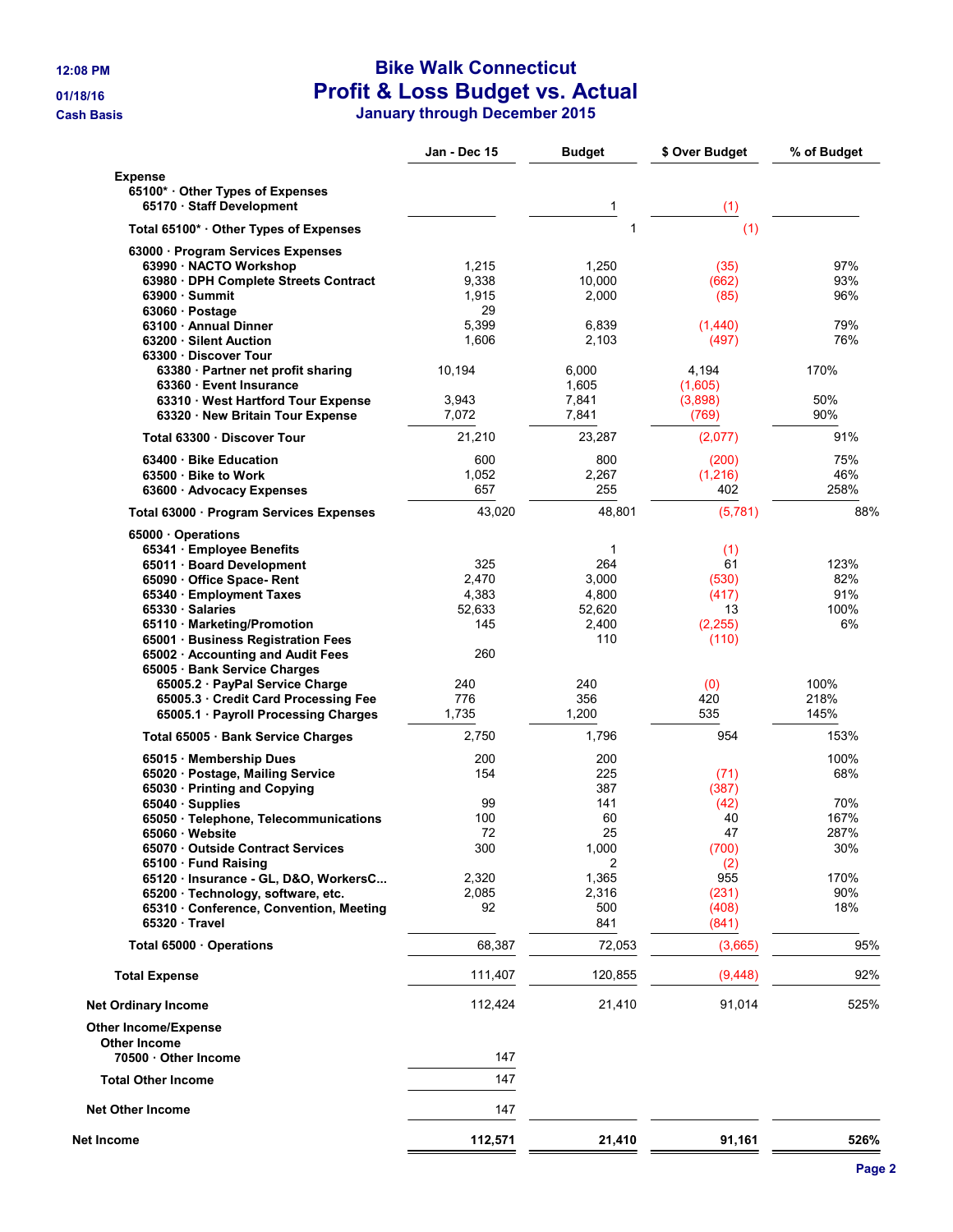|                                          | 2,015                                                 |                               |           |                     | 2016 Proposed |                                        |                   | <b>Planning Assumptions</b> |                              |                     |                                                      |              |         |
|------------------------------------------|-------------------------------------------------------|-------------------------------|-----------|---------------------|---------------|----------------------------------------|-------------------|-----------------------------|------------------------------|---------------------|------------------------------------------------------|--------------|---------|
| Type                                     | Detail                                                | Sources of Cash Usage of cash |           | Impact              | Margin        | Sources of Cash Usage of cash   Impact |                   |                             | Margin                       | 2016 Owner          | Planning Assumptions Planning Factor Planning Factor | Revenue      | Expense |
| <b>Direct Public Support</b>             | <b>Traditional Revenue</b>                            | \$27,250                      | n/a       | n/a                 | n/a           | \$27,250                               | n/a               | n/a                         | n/a                          | <b>TBD</b>          | 10% growth in tradtional revne                       | 100%         | 105%    |
| <b>Direct Public Support</b>             | <b>Extraordinary Revenue</b>                          | \$100,000                     | n/a       | n/a                 | n/a           | \$0                                    | n/a               | n/a                         | n/a                          | <b>TBD</b>          | 2015 unicorn, plan TBD                               | $\mathbf{0}$ | 105%    |
| Program / Event Income NACTO             |                                                       | \$6,330                       | \$1,215   | \$5,115             | 80.81%        | \$6,330                                |                   | \$1,276 \$5,054             | 79.85%                       | <b>TBD</b>          | TBD                                                  | 100%         | 105%    |
| Program / Event Income DPH Contract      |                                                       | \$10,104                      | \$9,338   | \$766               | 7.58%         | \$17,384                               |                   | \$9,805 \$7,579             | 43.60%                       | Kelly               | <b>TBD</b>                                           | 100%         | 105%    |
| Program / Event Income Summit            |                                                       | \$4,195                       | \$1,915   | \$2,280             | 54.35%        | \$4,195                                |                   | $$2,011$ \$2,184            | 52.07%                       | <b>TBD</b>          | Summit is bi-yearly                                  | 100%         | 105%    |
| Program / Event Income                   | <b>Blke Ed</b>                                        | \$2,585                       | \$600     | \$1,985             | 76.79%        | \$2,585                                |                   | \$630 \$1,955               | 75.63%                       | <b>TBD</b>          | Need Leader                                          | 100%         | 105%    |
| Program / Event Income Blke To Work      |                                                       | \$100                         | \$1,052   | $-$ \$952           | -952.00%      | \$100                                  |                   |                             | \$1,105 - \$1,005 - 1004.60% | <b>TBD</b>          | Need Leader                                          | 100%         | 105%    |
| Program / Event Income   Discover CT [1] |                                                       | \$57,260                      | \$21,210  | \$36,050            | 62.96%        | \$57,260                               | \$22,271 \$34,99  |                             | 61.11%                       | Sue Smith           | <b>TBD</b>                                           | 100%         | 105%    |
| Program / Event Income   Annual Dinner   |                                                       | \$15,803                      | \$6,945   | \$8,858             | 56.05%        | \$15,803                               |                   | \$7,292 \$8,511             | 53.86%                       | Scott / Bill        | <b>TBD</b>                                           | 100%         | 105%    |
| Program / Event Income                   | Meetups                                               | n/a                           | n/a       | n/a                 | n/a           |                                        |                   |                             |                              | Brendan / Scott TBD |                                                      |              |         |
| Other Income                             | Other                                                 | \$204                         |           |                     |               | \$204                                  | \$0               |                             |                              | n/a                 |                                                      | 100%         | 105%    |
| Expenses                                 | Advocacy expenses                                     | n/a                           | \$657     | n/a                 | n/a           |                                        | \$690             |                             |                              | n/a                 |                                                      | 100%         | 105%    |
| Expenses                                 | Salaries                                              | n/a                           | \$52,633  | n/a                 | n/a           |                                        | \$55,265          |                             |                              | Kelly / Scott       |                                                      | 100%         | 105%    |
| Expenses                                 | <b>Other Operating Expenses</b>                       | n/a                           | \$15,754  | n/a                 | n/a           |                                        | \$16,542          |                             |                              | Kelly / Scott       |                                                      | 100%         | 105%    |
|                                          |                                                       |                               |           |                     |               |                                        | \$0               |                             |                              |                     |                                                      |              |         |
|                                          | Totals                                                | \$223,831                     | \$111,319 | \$112,512           | 50.27%        | \$131,111                              | \$116,885 \$14,22 |                             | 10.85%                       |                     |                                                      |              |         |
|                                          | Total less extraordinatry Item                        | \$123,831                     | \$111,319 | \$12,512            | 10.10%        | \$131,111                              | \$116,885 \$14,22 |                             | 10.85%                       |                     |                                                      |              |         |
|                                          | Red Text: 2015 Budget Miss                            |                               |           |                     |               |                                        |                   |                             |                              |                     |                                                      |              |         |
|                                          |                                                       |                               |           |                     |               |                                        |                   |                             |                              |                     |                                                      |              |         |
|                                          | <b>2016 New</b>                                       |                               |           | <b>Cash Impact</b>  |               |                                        |                   |                             |                              |                     |                                                      |              |         |
|                                          | Health insurance                                      |                               |           | Negative            |               |                                        |                   |                             |                              |                     |                                                      |              |         |
|                                          | Meetup                                                |                               |           | Neutral to Negative |               |                                        |                   |                             |                              |                     |                                                      |              |         |
|                                          | Discover CT Expansion                                 |                               |           | Positive            |               |                                        |                   |                             |                              |                     |                                                      |              |         |
|                                          | (idea) Move Major fundraising to Discover CT (Whales) |                               |           | Positive            |               |                                        |                   |                             |                              |                     |                                                      |              |         |
|                                          |                                                       |                               |           |                     |               |                                        |                   |                             |                              |                     |                                                      |              |         |
|                                          | <b>2016 New</b>                                       |                               |           |                     |               |                                        |                   |                             |                              |                     |                                                      |              |         |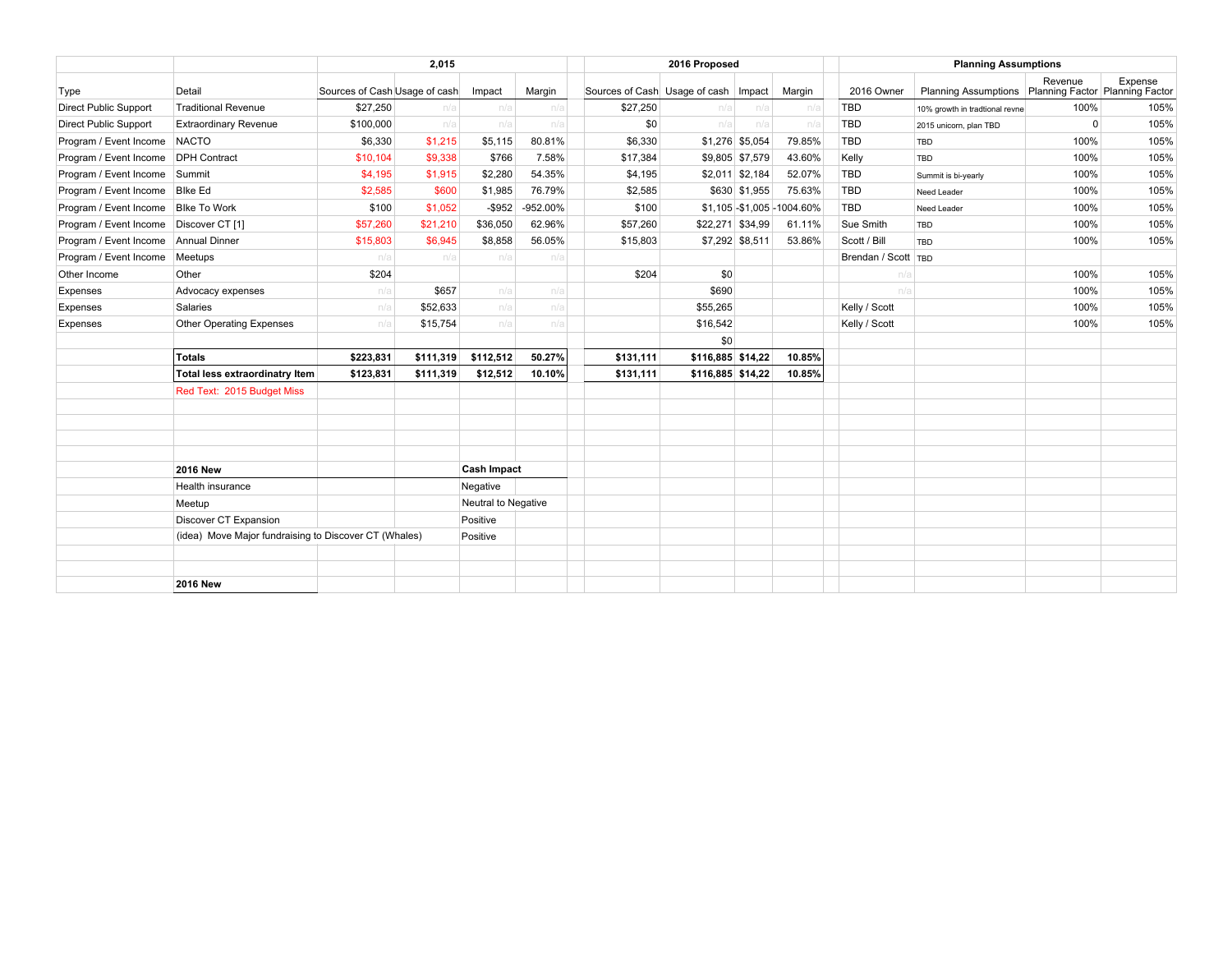| <b>Bike Walk CT Draft Budget 2016</b>       |          |               |                                                                                                                                                                                                                                                                                                                      |
|---------------------------------------------|----------|---------------|----------------------------------------------------------------------------------------------------------------------------------------------------------------------------------------------------------------------------------------------------------------------------------------------------------------------|
| <b>Projected Income</b>                     |          |               | <b>Notes</b>                                                                                                                                                                                                                                                                                                         |
| 43400 · Direct Public Support               |          |               |                                                                                                                                                                                                                                                                                                                      |
| <b>Donations</b>                            |          |               |                                                                                                                                                                                                                                                                                                                      |
| 43410 · Corporate Donations                 | \$       | 1,580         | Excludes 100K KKB donation, which is unlikely<br>to become an annual thing.                                                                                                                                                                                                                                          |
| 43450 · Individual Donations                | \$       | 4,875         |                                                                                                                                                                                                                                                                                                                      |
| 47220 · Memberships                         |          |               |                                                                                                                                                                                                                                                                                                                      |
| 47222 · Individual Memberships              | \$       | 13,995        |                                                                                                                                                                                                                                                                                                                      |
| 47221 · Business Memberships                | \$       | 6,800         |                                                                                                                                                                                                                                                                                                                      |
| Total 43400 · Direct Public Support         | \$       | 27,250        | Donations and membership projections are<br>based on 2015 actuals, except for KKB<br>donation.                                                                                                                                                                                                                       |
| 47200 · Program Income                      |          |               |                                                                                                                                                                                                                                                                                                                      |
| 47290 · DPH Complete Streets Contract       | \$       | 17,384        | DPH got approval from CDC to return \$3500 of<br>\$3780 we had to forfeit from 2015. This all<br>comes with specific contractual obligations on<br>my time and how we spend this money.                                                                                                                              |
| 47260 · Summit                              | \$       | 5,500         | Mark Fenton to keynote summit and lead walk<br>audit training the afternoon prior. Based on<br>100 participants x \$50, plus 500 for exhibitors.                                                                                                                                                                     |
| 47250 · Bike Education                      | \$       | 1,500         | Suffield bike fleet rental + 4 projected TS101s                                                                                                                                                                                                                                                                      |
| 47210 · Bike to Work                        | \$       |               | Too late to apply to Patagonia?                                                                                                                                                                                                                                                                                      |
| 47240 · Rides & Walks/Discover Tours        | \$       |               | Defer until we have a solid business plan and<br>people accountable for specific outcomes. We<br>first need a concrete plan for replacing Rick<br>Thibodeau's sponsorship effort, consider our<br>contacts with local business sponsors<br>wherever ride(s) will be held; ability to hire<br>event planner/promoter. |
| 47231 Annual Dinner                         | \$       | 6,955         | Based entirely on 2015 numbers. Large hall is<br>not available in Nov or Dec<br>Based entirely on 2015 numbers. Need to                                                                                                                                                                                              |
| 47233 · Silent Auction                      | \$       | 8,847         | rethink auction based on Scott's observations.<br>Is there a better way to raise more money at<br>an annual social?                                                                                                                                                                                                  |
| Total 47200 · Program Income                | \$       | 40,186        |                                                                                                                                                                                                                                                                                                                      |
| 70500 · Other Income<br><b>Total Income</b> | \$<br>\$ | 150<br>67,586 | Cash rewards from Chase credit card                                                                                                                                                                                                                                                                                  |
|                                             |          |               |                                                                                                                                                                                                                                                                                                                      |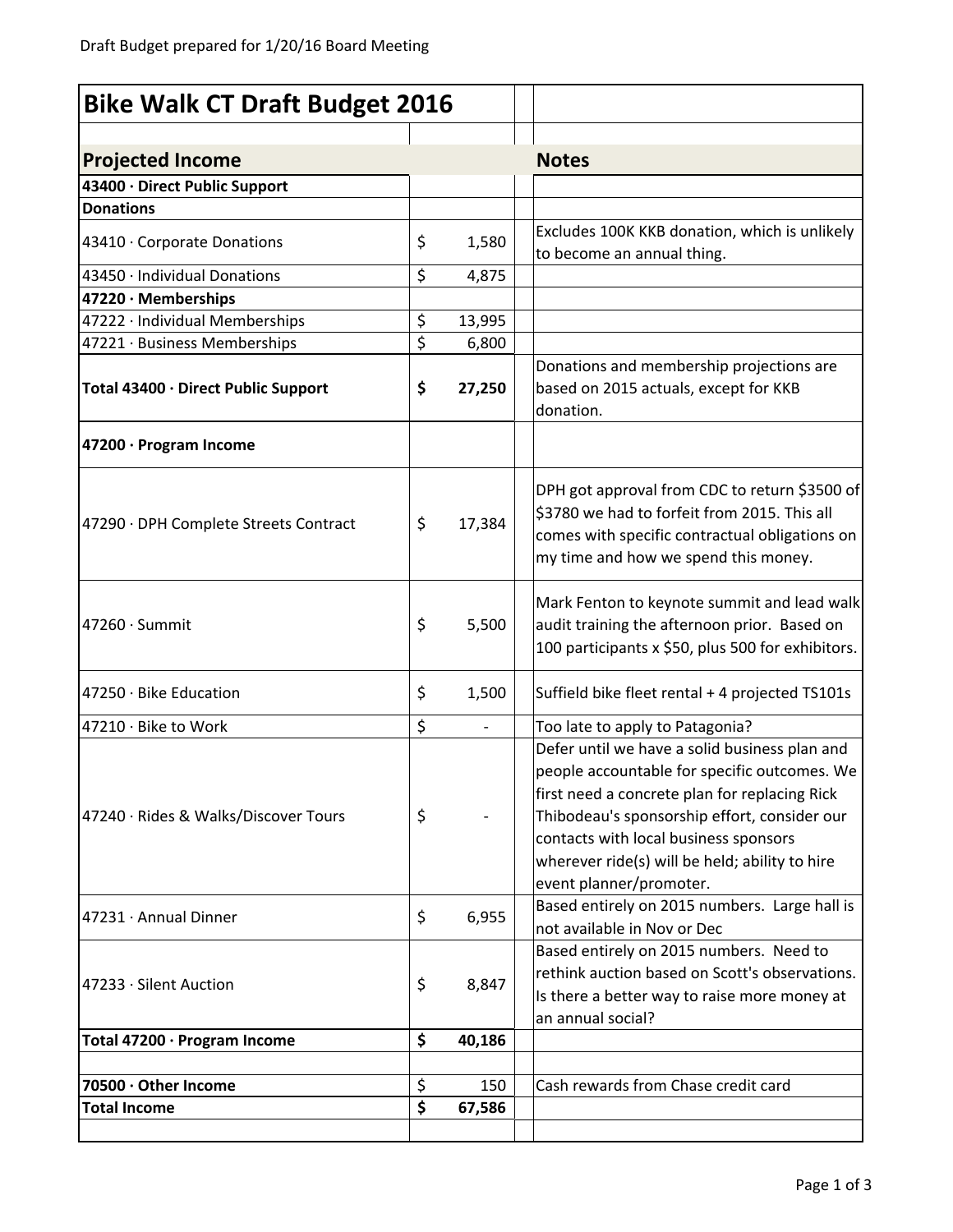| <b>Projected Expenses</b>             | <b>Notes</b> |                                                 |
|---------------------------------------|--------------|-------------------------------------------------|
| 63000 · Program Services Expenses     |              |                                                 |
|                                       |              | Reflects that \$5128 of this year's amount is   |
|                                       |              | reserved to cover staff time. = 202 hours at    |
| 63980 · DPH Complete Streets Contract | \$<br>12,256 | current pay rate. \$4628 is for summit/walk     |
|                                       |              | audit training and \$7628 is for Share the Road |
|                                       |              | promotion.                                      |
| $63900 \cdot$ Summit                  | \$<br>3,500  | Primarily food & beverage, which DPH            |
|                                       |              | contract can't be used for                      |
| 63100 · Annual Dinner                 | \$<br>5,675  | Based entirely on 2015 numbers                  |
|                                       |              | Based entirely on 2015 numbers, including       |
| 63200 · Silent Auction                | \$<br>1,611  | safari payment. We need to reconsider           |
|                                       |              | auction approach given audience and             |
|                                       |              | spending observations that Scott provided.      |
|                                       |              | Must address whether we really have the         |
| 63300 · Rides & Walks/Discover Tour   |              | bandwidth to execute 1 or more rides well.      |
|                                       |              | Need to hire event planner/promoter             |
| 63400 · Bike Education                | \$<br>1,500  | Based on Travelers 2015 donation and their      |
|                                       |              | expectations                                    |
| 63500 · Bike to Work                  | \$<br>1,500  | Based on Travelers 2015 donation and their      |
|                                       |              | expectations                                    |
|                                       |              | Rounded up to cover filing fees, printing of    |
| 63600 · Advocacy Expenses             | \$<br>1,000  | testimony, unforeseen extras for a              |
|                                       |              | transportation session. Could be less.          |
| Total 63000 · Program Expenses        | \$<br>27,042 |                                                 |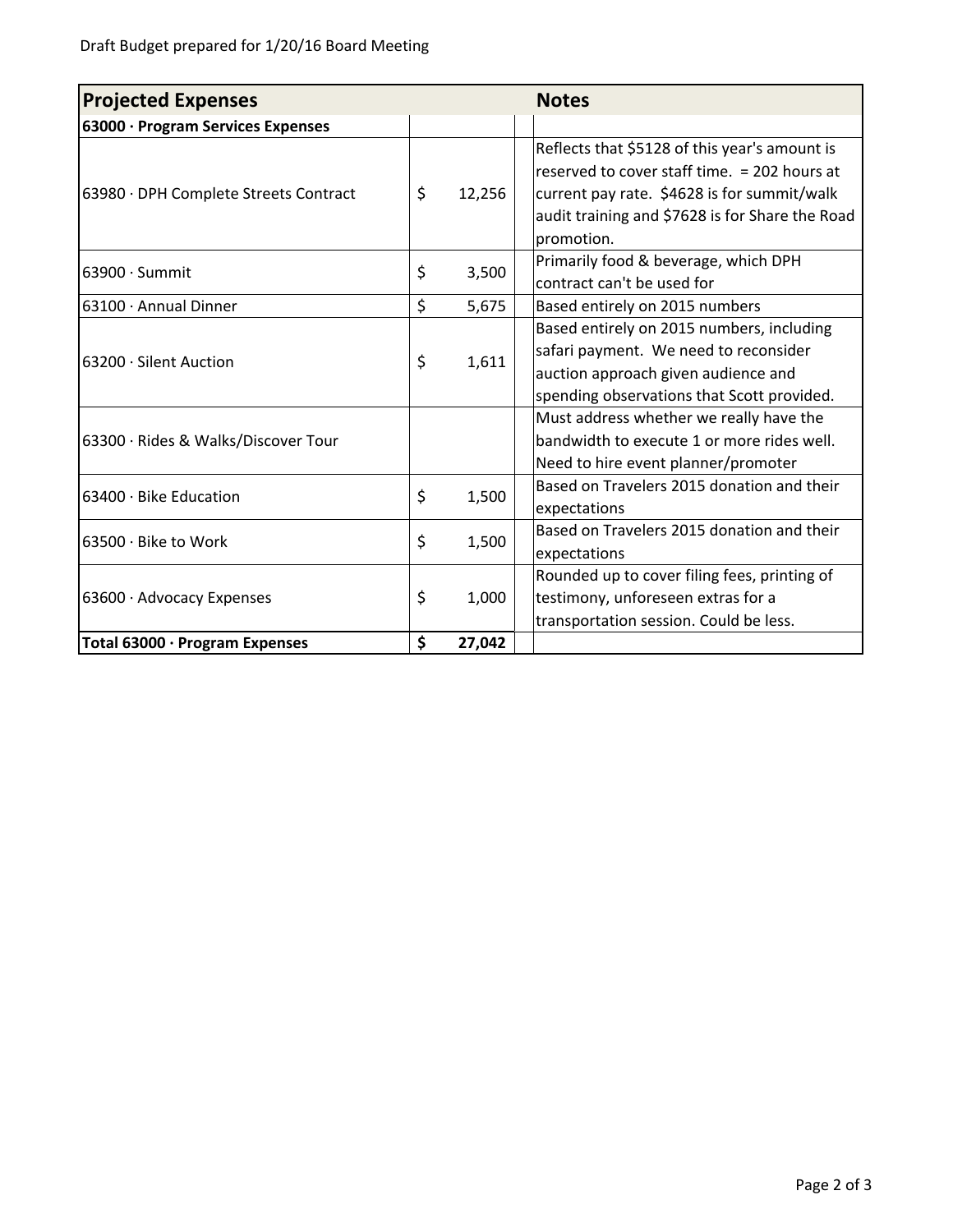| <b>Projected Expenses</b>                |                 | <b>Notes</b>                                                                                                                                                                                                             |
|------------------------------------------|-----------------|--------------------------------------------------------------------------------------------------------------------------------------------------------------------------------------------------------------------------|
| 65000 · Operating Expenses               |                 |                                                                                                                                                                                                                          |
| 65011 · Board Development                | \$<br>600       | publications, food & bev for retreat(s)                                                                                                                                                                                  |
| 65170 · Staff Development                |                 | need to carve out time and budget for training                                                                                                                                                                           |
|                                          |                 | and development opportunities                                                                                                                                                                                            |
| 65090 · Office Space- Rent               | \$<br>3,000     | 250/month                                                                                                                                                                                                                |
| 65340 · Employment Taxes                 | \$<br>4,382     |                                                                                                                                                                                                                          |
| 65330 · Salaries                         | \$<br>52,633    |                                                                                                                                                                                                                          |
| 65341 · Employee Benefits                |                 |                                                                                                                                                                                                                          |
| 65110 · Marketing/Promotion              | \$<br>2,000     | brochures, decals, vertical banner, etc.                                                                                                                                                                                 |
| 65002 · Accounting and Audit Fees        | \$<br>4,200     | Bookkeeping (\$2500) and accounting fees<br>(guess at \$1700)                                                                                                                                                            |
| 65003 · Legal Fees                       | \$<br>1,000     | a guess: for 1 legal opinion and possibly a 2nd<br>on employee benefit treatments                                                                                                                                        |
| 65005 · Bank Service Charges             |                 |                                                                                                                                                                                                                          |
| 65005.2 · PayPal Service Charges         | \$<br>240       | Monthly fee for PayPal pro. Allows recurring<br>payments.                                                                                                                                                                |
| 65005.3 Credit Card Processing Fees      | \$<br>900       | Based on last year's numbers. Paypal, Square,<br>WePay, Crowdrise fees                                                                                                                                                   |
| 65005.1 · Payroll Processing Charges     | \$<br>1,735     | Not a Bank Service charge. Bookkeeper says<br>we may be able reduce this by almost half by<br>subscribing at a different level                                                                                           |
| 65015 · Membership Dues                  | \$<br>200       | LAB, Alliance for Biking and Walking. Join CT<br>Nonprofits? BoardSource?                                                                                                                                                |
| 65020 · Postage, Mailing Service         | \$<br>180       |                                                                                                                                                                                                                          |
| 65040 · Supplies                         | \$<br>500       |                                                                                                                                                                                                                          |
| 65050 · Telephone, Telecommunications    | \$<br>100       | Skype plan and number                                                                                                                                                                                                    |
| 65060 · Website Hosting                  | \$<br>100       |                                                                                                                                                                                                                          |
| 65070 · Outside Contract Services        | \$<br>750       | Possibly for CULI on bylaws revisions; other<br>needs that might arise with chapter pilot.                                                                                                                               |
| 65120 · Insurance - GL, D&O, WorkersComp | \$<br>2,320     |                                                                                                                                                                                                                          |
| 65200 · Technology, software             | \$<br>3,300     | Constant contact, Survey Monkey, email<br>hosting, possibly member management                                                                                                                                            |
| 68300 · Travel and Meetings              | \$<br>800       |                                                                                                                                                                                                                          |
| 65310 · Conference, Convention, Meeting  | \$<br>600       | Eliminate duplicate reference to meetings                                                                                                                                                                                |
| Total 65000 · Operations                 | \$<br>79,540    | Monthly operating expenses = $$6607$                                                                                                                                                                                     |
| <b>Total Expense</b>                     | \$<br>106,582   |                                                                                                                                                                                                                          |
| <b>Net Income</b>                        | \$<br>(38, 996) | Expenses are already very low. Fundraising<br>emphasis needed.                                                                                                                                                           |
| Webster Bank Cash Reserves on 1/18/2016: | \$<br>194,627   | Consultant will work with us to start thinking<br>about how to leverage our reserves so we can<br>add f/t professional staff. # reflects<br>outstanding check payments. Equivalent to<br>29.5 months operating expenses. |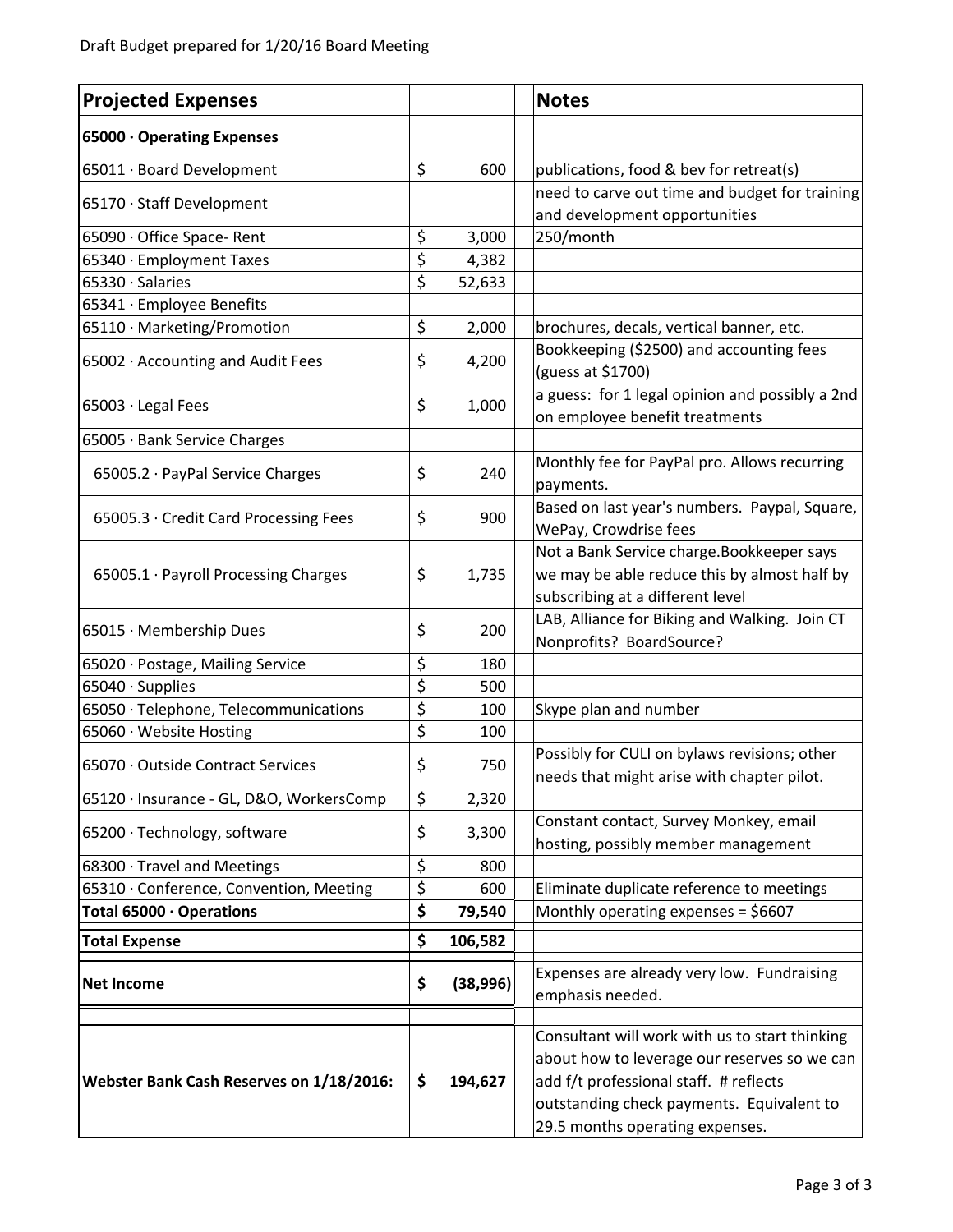### Bike Walk Connecticut Board Meeting Minutes

December 9, 2015 6:30 - 8pm

Pratt & Whitney's Engine Alliance Eric Town Square 124 Hebron Ave. Glastonbury, CT

Attendance:

|                                          | <b>Present</b> | <b>Telephone</b>      | <b>Absent</b> |
|------------------------------------------|----------------|-----------------------|---------------|
| Laura Baum                               | $\mathbf{x}$   |                       |               |
| <b>Chris Brown</b>                       | $\mathsf{x}$   |                       |               |
| <b>Scott Gamester</b>                    | $\mathsf{x}$   |                       |               |
| <b>Colleen Kelly</b><br><b>Alexander</b> |                | x - phoned in at 7:07 |               |
| <b>Sean Alexander</b>                    |                | x - phoned in at 7:07 |               |
| <b>Brendan Harris</b>                    | $\mathsf{x}$   |                       |               |
| <b>Chris Skelly</b>                      | $\mathsf{x}$   |                       |               |
| <b>David Head</b>                        |                |                       | $\mathsf{x}$  |
| <b>Susan Smith</b>                       | $\mathbf{x}$   |                       |               |
| <b>Kevin Vicha</b>                       | $\mathsf{x}$   |                       |               |
| <b>Bill Young</b>                        | X              |                       |               |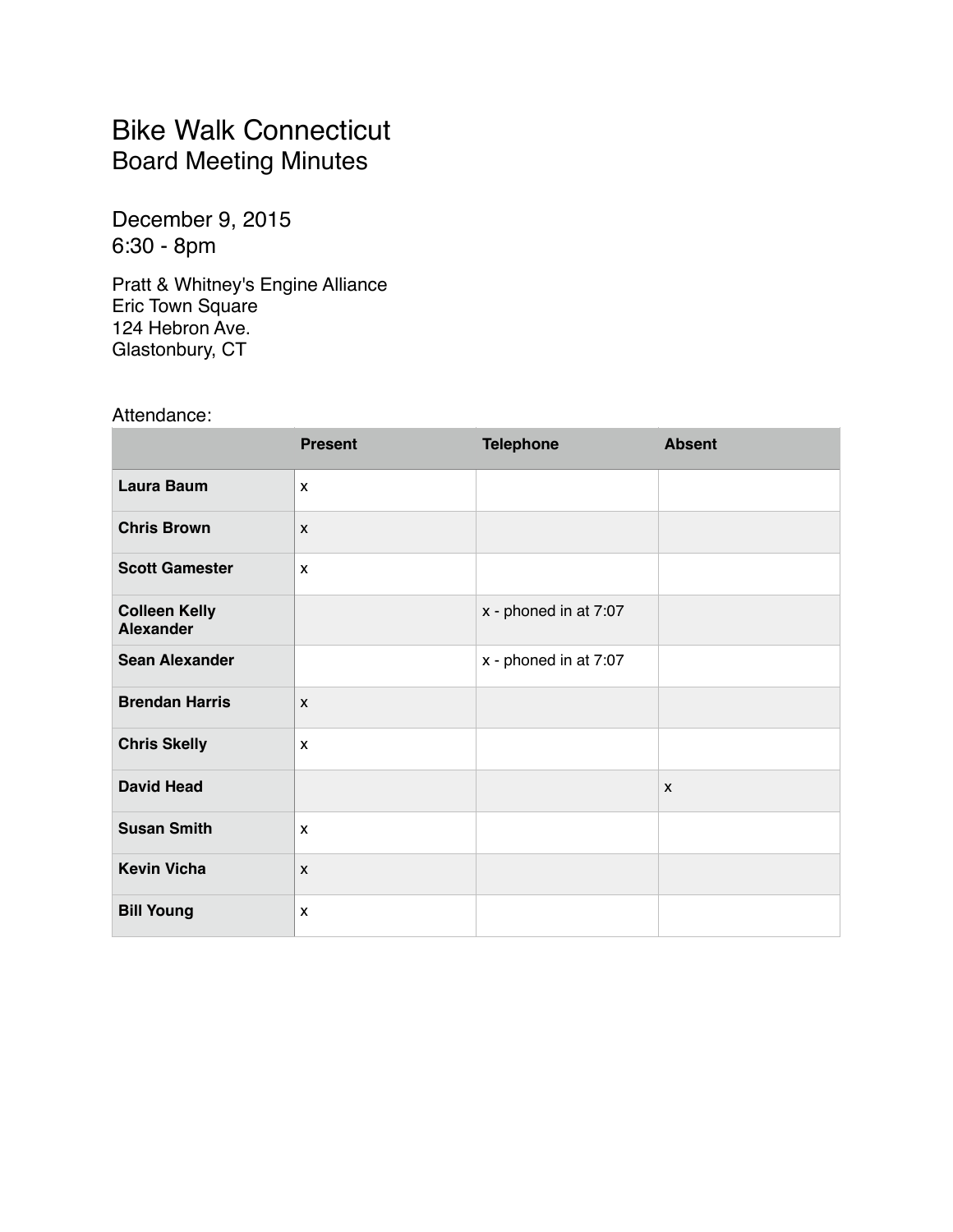- 1. **Call to Order**: Meeting called to order by Laura Baum at 6:33.
- 2. **Executive Session**
- 3. **HFPG Seminar Recap**: Brief recap on final HFPG seminar held earlier on 12/9 covering financials. Choices for consultant has been narrowed down and will be decided by 12/11. We reviewed how we would like to spend our time with the consultant. This will include defining board work, create an action plan for integrating fundraising and develop the best governance practices.
- 4. **2016 Direction**: Kelly is working on a draft for a 2016 Board Calendar that will be broken down into governance, fund raising and programming. Can be expected by board members soon.
- 5. **Nominating Committee Report**: The nominating committee met on 12/7 and discussed four potential candidates to join the board. The board will vote at the next meeting on 1/9 for the nomination of Anna Stokes. The other three candidates are Doug from New Haven, Mark from New Britain and Tilley from Norwalk. Laura will reach out to Doug and Kevin will reach out to Tilley. Kevin highlights the need for diversity (geographic, racial, socioeconomic, professional) and board retention.
- 6. **Ambassador Repots**: Chris talked about a group called Reset, which is a center for companies with social interests or as she described, "Shark Tank for social enterprise." They are inviting people to come do pitches for potential funding or access to opportunities but said it may not be a good fit with Bike Walk CT at this time. Board members are still invited to attend to listen for insight.

We also talked about how we can be consultants for towns interested in bike/ped. Scott and Brendan are starting and initiative to set up monthly or quarterly meetings through [www.meetup.com.](http://www.meetup.com) These would be at different locations over the state and possibly be held at bike shops that we have relationships with. Colleen and Sean expressed interest. Will be added to January meeting agenda.

Colleen said she will reach out to Dr. Baumgardner to become a potential donor. She said before she makes an ask that she would like to be able to tell him exactly where the money is to be spent and the board agreed with is valuable information to have when making an ask.

- 7. **Summary of Financials**: Kelly highlighted the importance of defining the role of the Treasure. A bookkeeper will take over some responsibilities, including payroll. Bookkeeper is budgeted at \$2500 for 2016. We have a healthy cash reserve but have some money due for auction expenses and Discover New Britain. Travelers has provided and \$5000 sponsorship. 990 was filed on November 16th. 2016 Discover Rides generated \$52,000 in revenue (half of all revenue). A Strategic Plan with funding will be discussed at the January meeting.
- 8. **Annual Appeal**: Push for donations. Personal giving from Board members is encouraged and appreciated. Colleen will organize a crowdfunding page to raise money for riding miles. Conversation and information to follow in email stream.
- 9. **Silent Auction**: Goal was to drive revenue. Raised over \$6000 profit. We were unable to sell second safari, less seats than last year and few bidders. Seasonal items such as clothing and lift tickets sold best. Earlier solicitation would benefit us because some potential donors had exhausted their annual budget. More detailed report available.